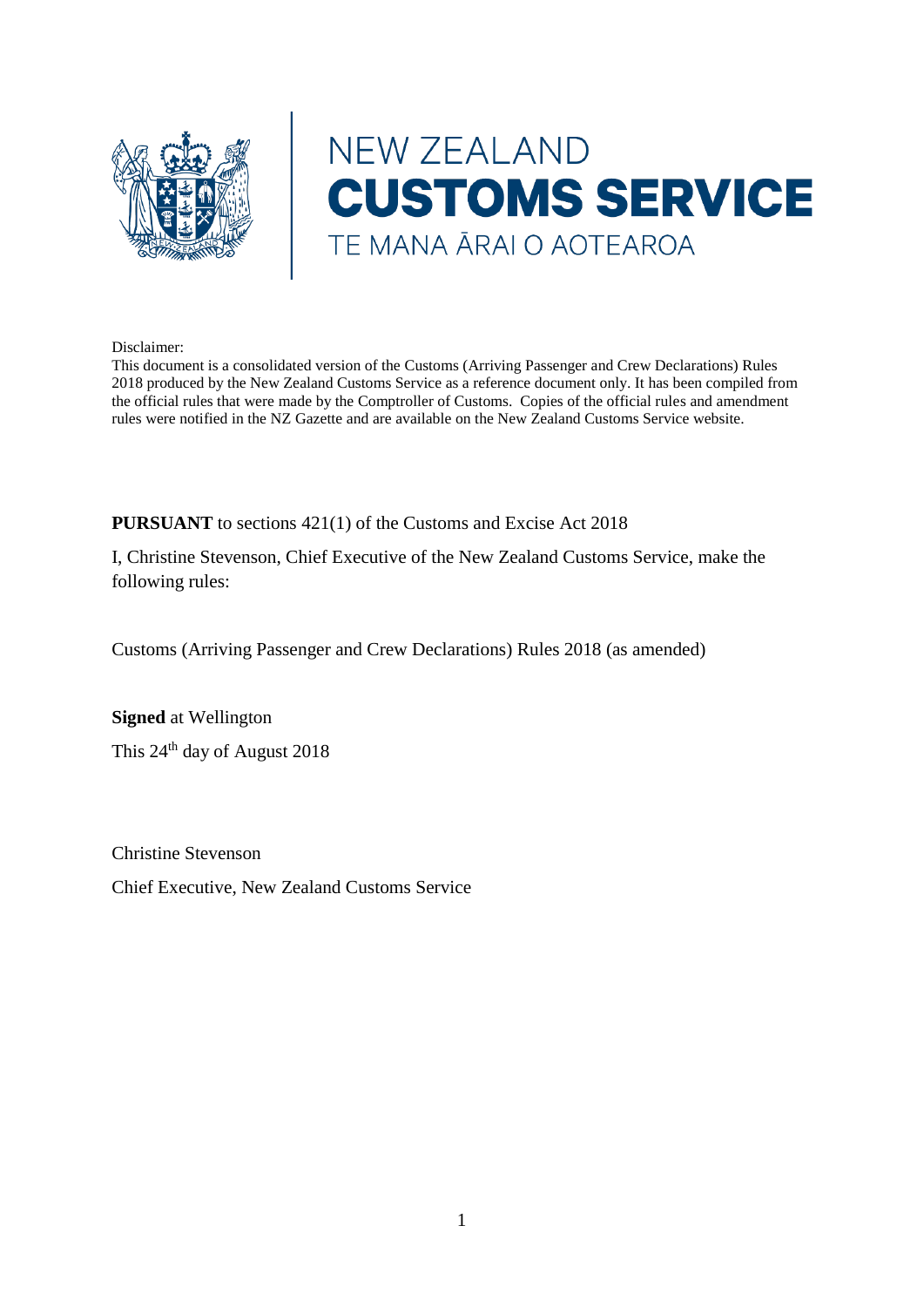### **Customs (Arriving Passenger and Crew Declarations) Rules 2018**

### **Table of Contents**

| Part 1           | <b>Rules</b>                                                   | 3                        |
|------------------|----------------------------------------------------------------|--------------------------|
| <b>Section 1</b> | Title, application, and commencement                           | 3                        |
| 1.1              | Title                                                          |                          |
| 1.2              | <b>Application and Purpose</b>                                 | 3                        |
| 1.3              | Commencement                                                   | 3                        |
| 1.4              | Interpretation                                                 | 3                        |
| <b>Section 2</b> | <b>Information and declaration required</b>                    |                          |
| 2.1              | Persons arriving in New Zealand                                |                          |
| 2.2              | Persons arriving in New Zealand                                | $\overline{\mathcal{A}}$ |
| 2.3              | Form and declaration – aircrew (New Zealand domiciled)         |                          |
| 2.4              | Form and declaration – aircrew (Non-New Zealand domiciled)     | $\overline{4}$           |
| 2.5              | Form and declaration - ship's crew (New Zealand domiciled)     |                          |
| 2.6              | Form and declaration – ship's crew (Non-New Zealand domiciled) | 5                        |
| 2.7              | <b>Notes</b>                                                   | 5                        |
| Part 2           | <b>Schedules</b>                                               | 6                        |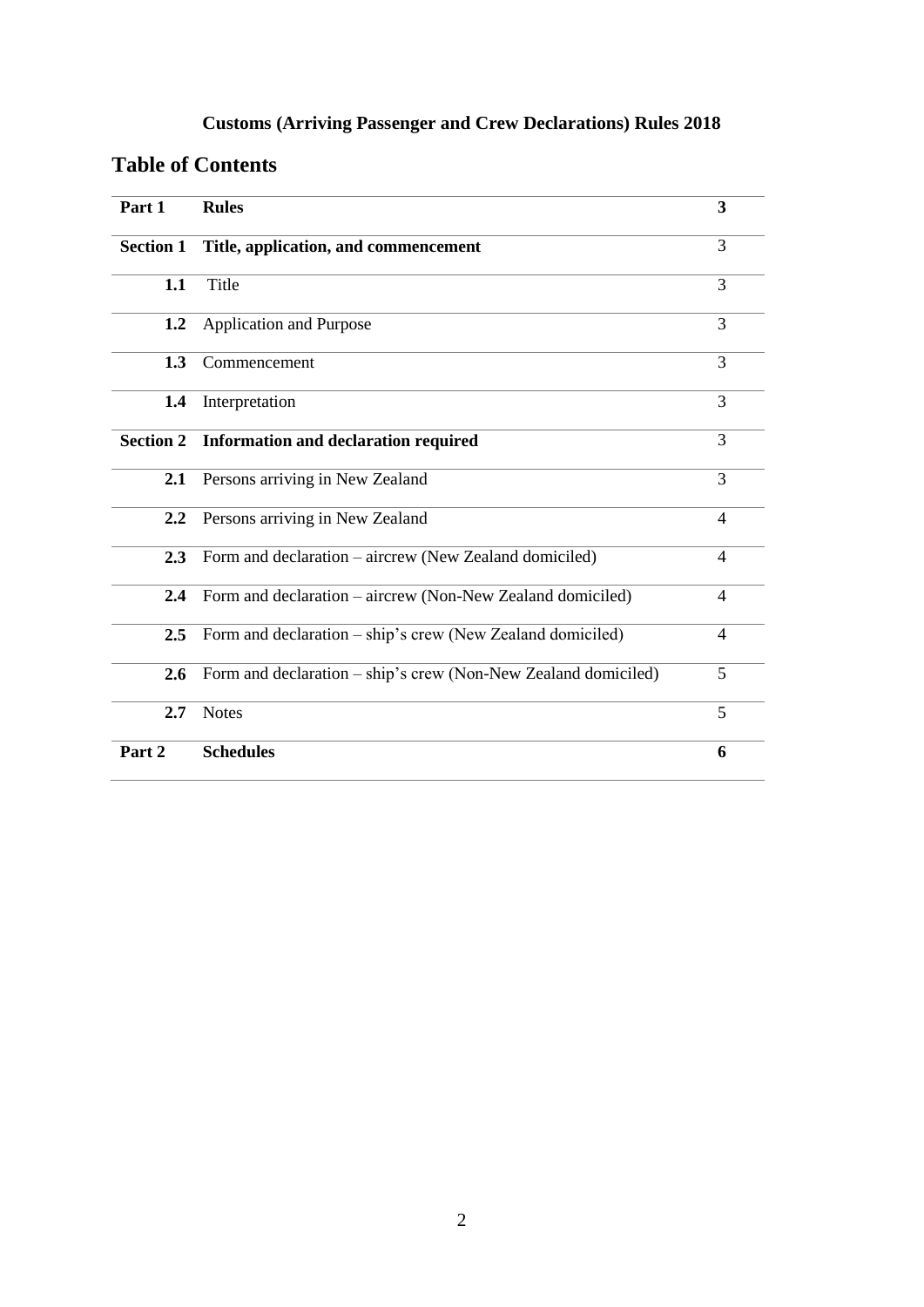## **Part 1 Rules**

| <b>Section 1</b> | Title, application, and commencement                                                                                                                                                                                                                                                  |  |
|------------------|---------------------------------------------------------------------------------------------------------------------------------------------------------------------------------------------------------------------------------------------------------------------------------------|--|
| 1.1              | <b>Title</b>                                                                                                                                                                                                                                                                          |  |
|                  | These Rules are the Customs (Arriving Passenger and Crew Declarations)<br><b>Rules 2018.</b>                                                                                                                                                                                          |  |
| 1.2              | <b>Application and purpose</b>                                                                                                                                                                                                                                                        |  |
|                  | These Rules apply to persons arriving in New Zealand and are made for the<br>purposes of prescribing the form and declaration required to enable<br>household and personal effects to be deemed entered under Regulation<br>$26(1)(b)(i)$ of the Customs and Excise Regulations 1996. |  |
| 1.3              | Commencement                                                                                                                                                                                                                                                                          |  |
|                  | These Rules come into force on 1 October 2018.                                                                                                                                                                                                                                        |  |
| 1.4              | Interpretation                                                                                                                                                                                                                                                                        |  |
| 1.4(1)           | In these Rules, unless the context otherwise requires—                                                                                                                                                                                                                                |  |
|                  | Act means the Customs and Excise Act 2018                                                                                                                                                                                                                                             |  |
|                  | <b>Domiciled in New Zealand</b> , in relation to a person who is a member of an<br>aircraft or ship's crew, means ordinarily resident in New Zealand                                                                                                                                  |  |
|                  | Form means a form prescribed by the Chief Executive and set out in these<br>Rules                                                                                                                                                                                                     |  |
|                  | <b>Passenger</b> includes employees of carriers travelling for the purposes of<br>working as aircrew on a subsequent flight                                                                                                                                                           |  |
|                  | <b>Regulations</b> means the Customs and Excise Regulations 1996                                                                                                                                                                                                                      |  |
| 1.4(2)           | Unless the context otherwise requires, a term that is used in these Rules and<br>defined in the Act or Regulations but not defined in these rules has the<br>meaning given in the Act or Regulations.                                                                                 |  |
| <b>Section 2</b> | <b>Information and declaration required</b>                                                                                                                                                                                                                                           |  |
| 2.1              | <b>Persons arriving in New Zealand</b>                                                                                                                                                                                                                                                |  |
| 2.1(1)           | All persons arriving in New Zealand and reporting to a Customs officer<br>under section 28 of the Act must complete any form and make any<br>declaration in accordance with these Rules.                                                                                              |  |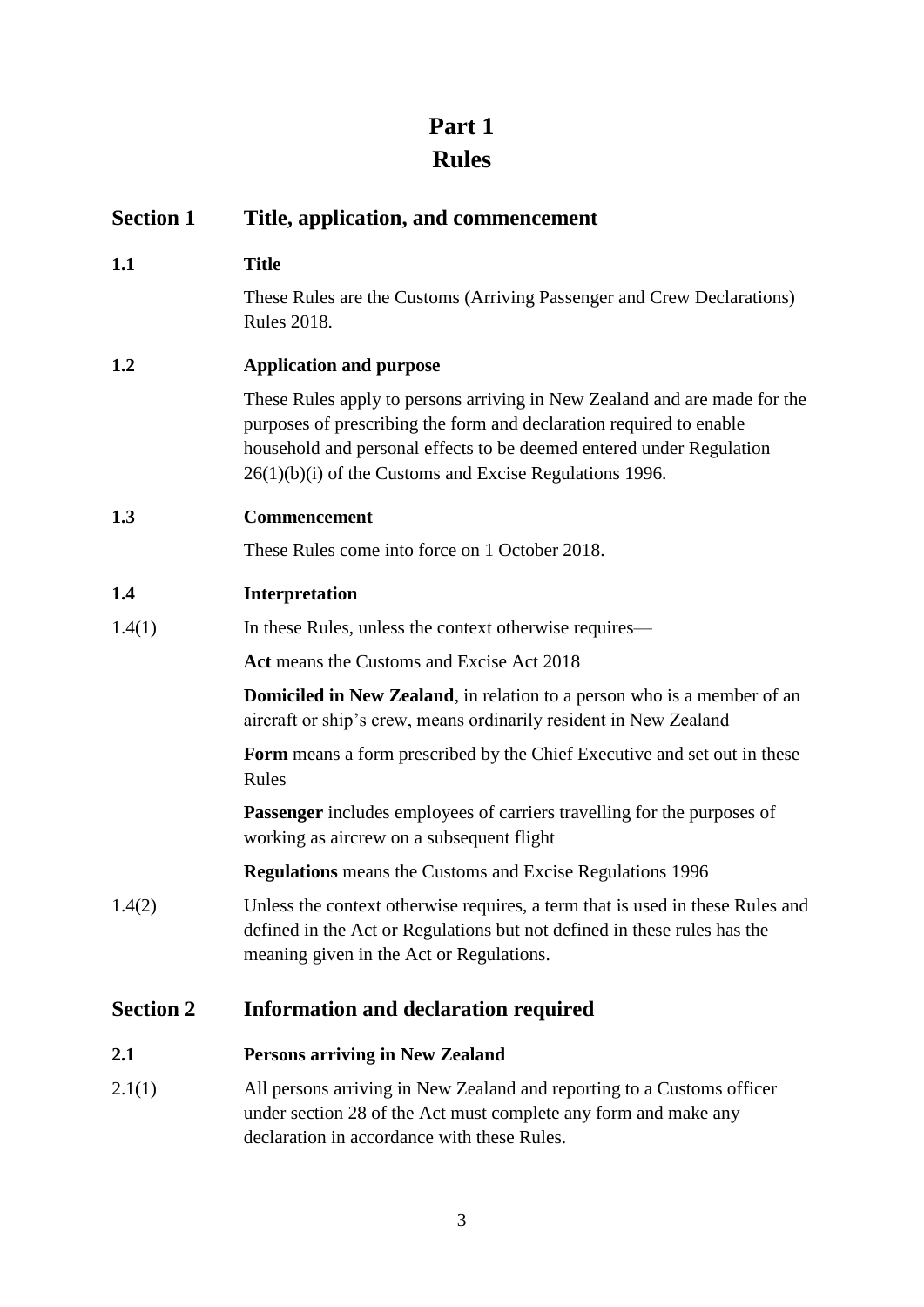| 2.1(2)  | Notwithstanding anything in these Rules, no form or declaration is required<br>from passengers and crew in transit who are not required to obtain entry<br>permission by virtue of section $103(1)(d)(iv)$ of the Immigration Act 2009. |  |  |
|---------|-----------------------------------------------------------------------------------------------------------------------------------------------------------------------------------------------------------------------------------------|--|--|
| 2.2     | Form and declaration – passengers                                                                                                                                                                                                       |  |  |
| 2.2(1)  | This clause applies to every passenger arriving by air or sea.                                                                                                                                                                          |  |  |
| 2.2(2)  | A person to whom this clause applies must complete and make a<br>declaration in any of the forms prescribed in Schedule 2 to these Rules.                                                                                               |  |  |
| 2.2(2A) | Notwithstanding Rule 2.2(2), a declaration may only be made in an<br>electronic message format prescribed for the purposes of Rule 2.2(2) if:                                                                                           |  |  |
|         | the person is eligible to use an Automated electronic system; and<br>(a)                                                                                                                                                                |  |  |
|         | the person is 18 years of age or older; and<br>(b)                                                                                                                                                                                      |  |  |
|         | the Automated electronic system has the necessary modifications to<br>(c)<br>allow the presentation of the prescribed electronic message format.                                                                                        |  |  |
| 2.2(3)  | A person to whom this clause applies must also complete and make a<br>declaration in Form 3A if a Customs officer requires the form to be<br>completed.                                                                                 |  |  |
| 2.3     | Form and declaration – aircrew (New Zealand domiciled)                                                                                                                                                                                  |  |  |
| 2.3(1)  | This clause applies to a person serving as a crewmember on an arriving<br>aircraft who:                                                                                                                                                 |  |  |
|         | is working as aircrew on the aircraft; and<br>(a)                                                                                                                                                                                       |  |  |
|         | is domiciled in New Zealand.<br>(b)                                                                                                                                                                                                     |  |  |
| 2.3(2)  | A person to whom this clause applies must complete and make a<br>declaration in Form 4 as set out in Schedule 1 to these Rules.                                                                                                         |  |  |
| 2.3(3)  | A person to whom this clause applies must also complete and make<br>declaration in Form 4A where:                                                                                                                                       |  |  |
|         | they have answered yes to any query in the Customs section of Form<br>(a)<br>$4$ ; or                                                                                                                                                   |  |  |
|         | a Customs officer requires the form to be completed.<br>(b)                                                                                                                                                                             |  |  |
| 2.4     | Form and declaration – aircrew (Non-New Zealand domiciled)                                                                                                                                                                              |  |  |
| 2.4(1)  | This clause applies to a person serving as a crewmember on an arriving<br>aircraft if that person is not domiciled in New Zealand.                                                                                                      |  |  |
| 2.4(2)  | A person to whom this clause applies must complete and make a<br>declaration in Form 5 as set out in Schedule 1 to these Rules.                                                                                                         |  |  |
| 2.4(3)  | A person to whom this clause applies must also complete and make a<br>declaration in Form 5A where:                                                                                                                                     |  |  |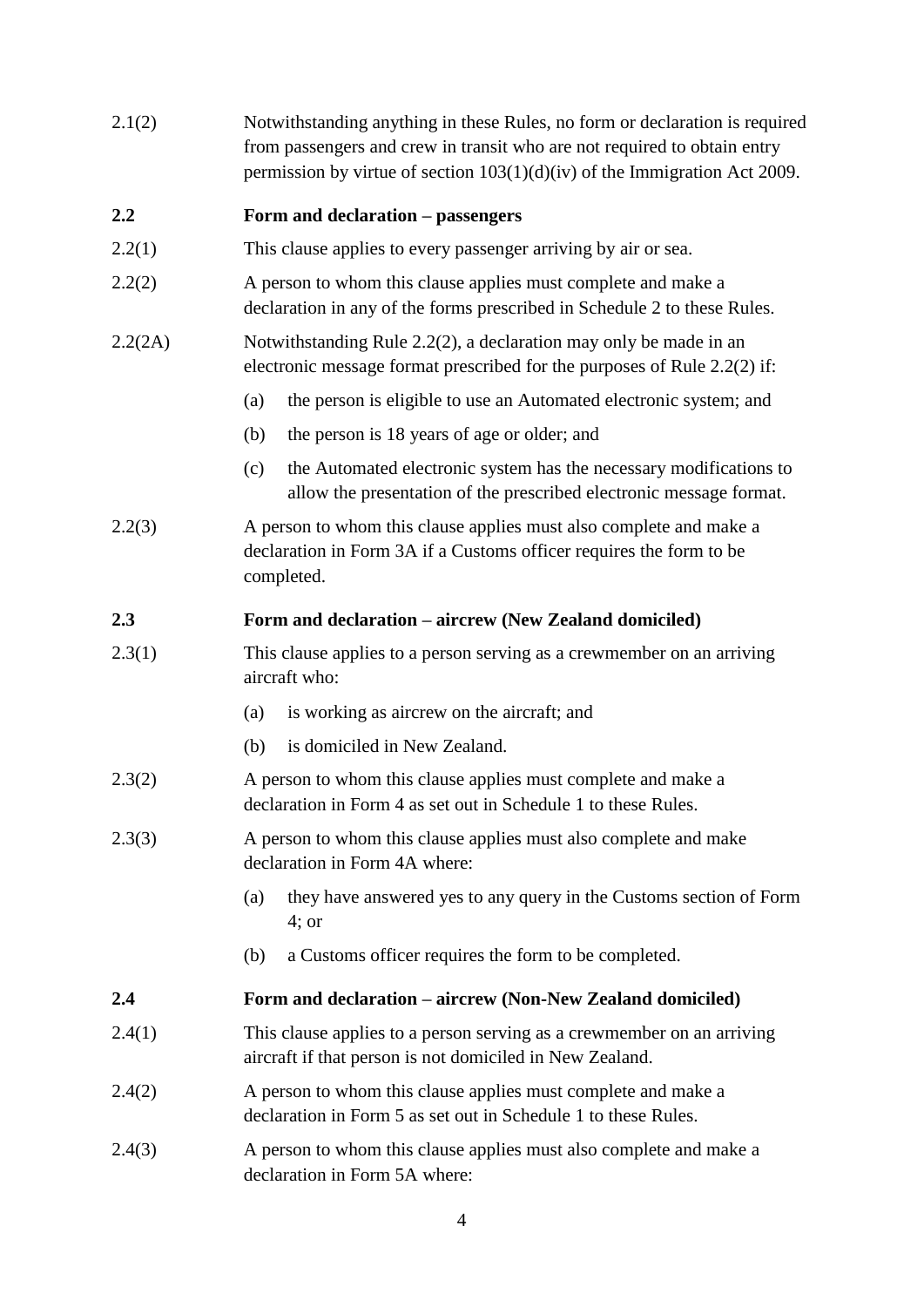- (a) they have answered yes to any query in the Customs section of Form 5; or
- (b) a Customs officer requires the form to be completed.

### **2.5 Form and declaration – ship's crew (New Zealand domiciled)**

- 2.5(1) This clause applies to a person serving as a crewmember on an arriving ship if that person is domiciled in New Zealand.
- 2.5(2) A persona to whom this clause applies must complete and make a declaration in Form 6 as set out in Schedule 1 to these Rules

#### **2.6 Form and declaration – ship's crew (Non-New Zealand domiciled)**

- 2.6(1) This clause applies to a person serving as a crewmember on an arriving ship if that person is not domiciled in New Zealand.
- 2.6(2) A person to whom this clause applies must complete and make a declaration in Form 7 as set out in Schedule 1 to these Rules.

#### **2.7 Notes**

Where a prescribed form contains any explanatory or other notes such notes do not form part of the prescription but are intended for the guidance of the person in the completion of the form.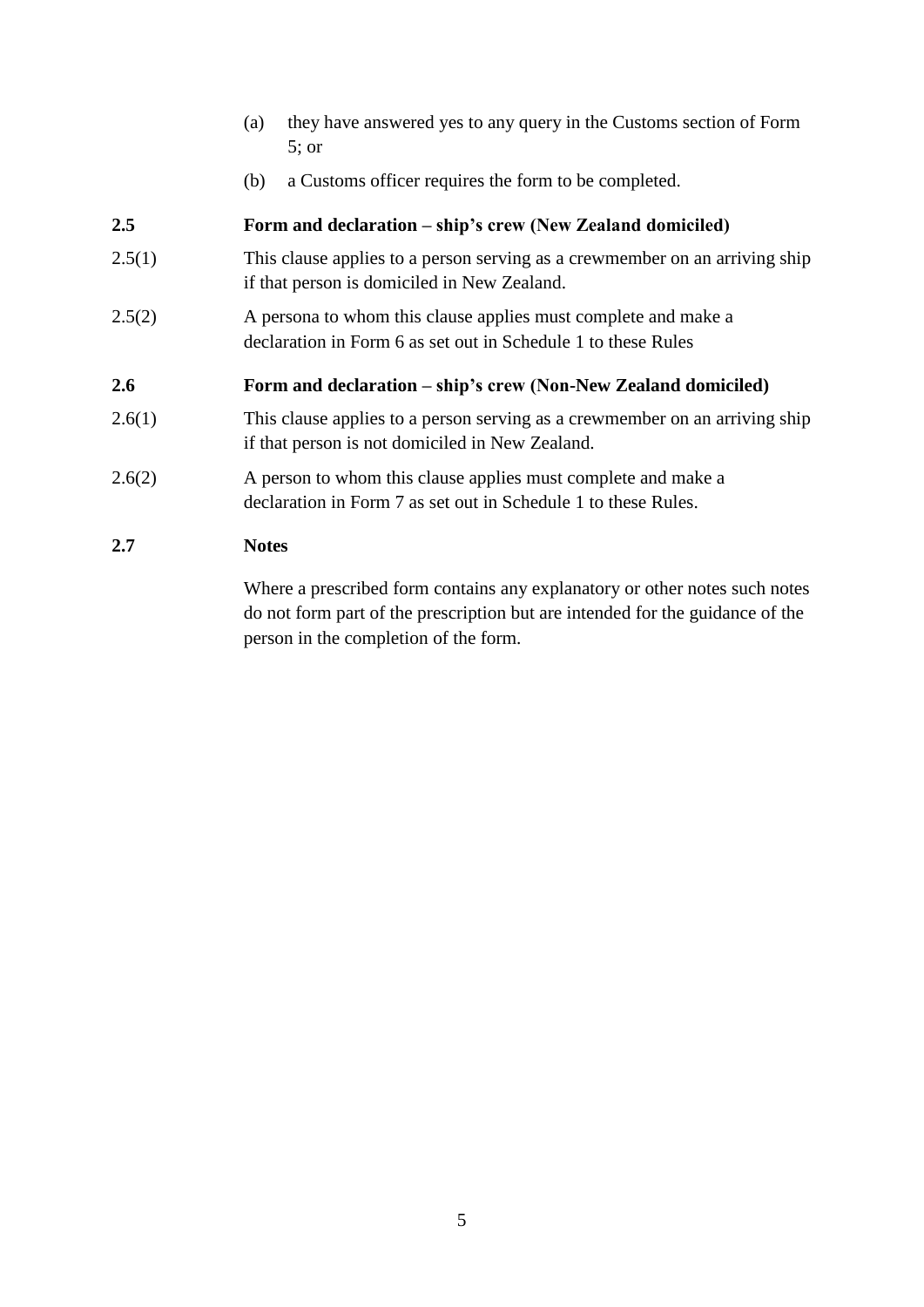### **Part 2**

### **Schedule 1 – Forms**

|         | [revoked]                                                             |    |
|---------|-----------------------------------------------------------------------|----|
| Form 3A | Customs declared goods                                                | 9  |
| Form 4  | Aircrew declaration (New Zealand domiciled crew)                      | 10 |
| Form 4A | Customs declared goods (New Zealand domiciled crew)                   | 11 |
| Form 5  | Aircrew declaration (Non-New Zealand domiciled crew)                  | 12 |
| Form 5A | Customs declared goods (Non-New Zealand domiciled crew)               | 13 |
| Form 6  | Individual crew declaration (sea) (New Zealand domiciled<br>crew)     |    |
| Form 7  | Individual crew declaration (sea) (Non-New Zealand domiciled<br>crew) | 16 |

### **Schedule 2 – Passenger Arrival Cards**

| Form 3           | New Zealand Passenger Arrival Card (physical)         |  |
|------------------|-------------------------------------------------------|--|
| <b>Digital</b>   | New Zealand Passenger Arrival Card Electronic Message |  |
| <b>Arrival</b>   | Format                                                |  |
| <b>Card Form</b> |                                                       |  |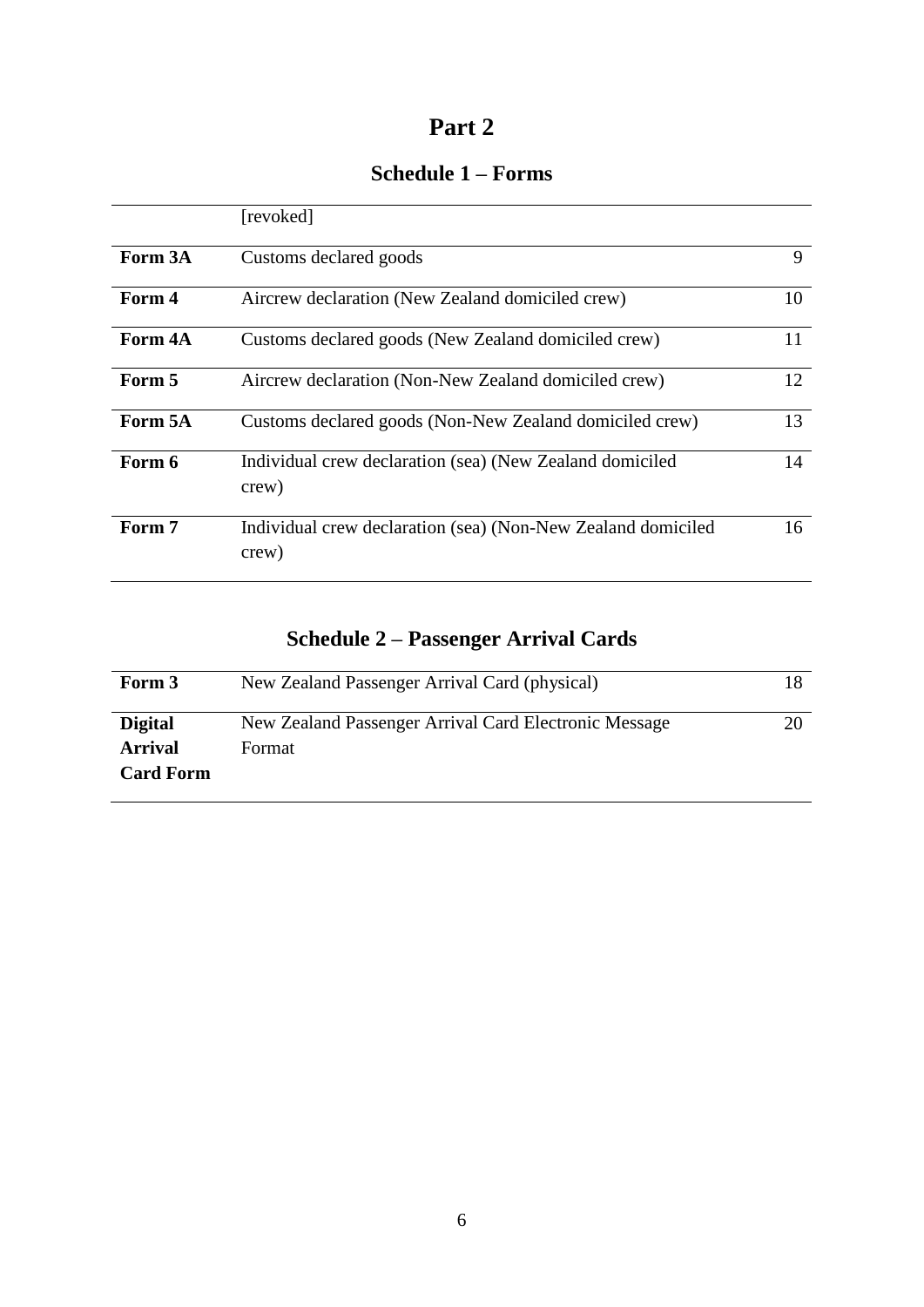[revoked]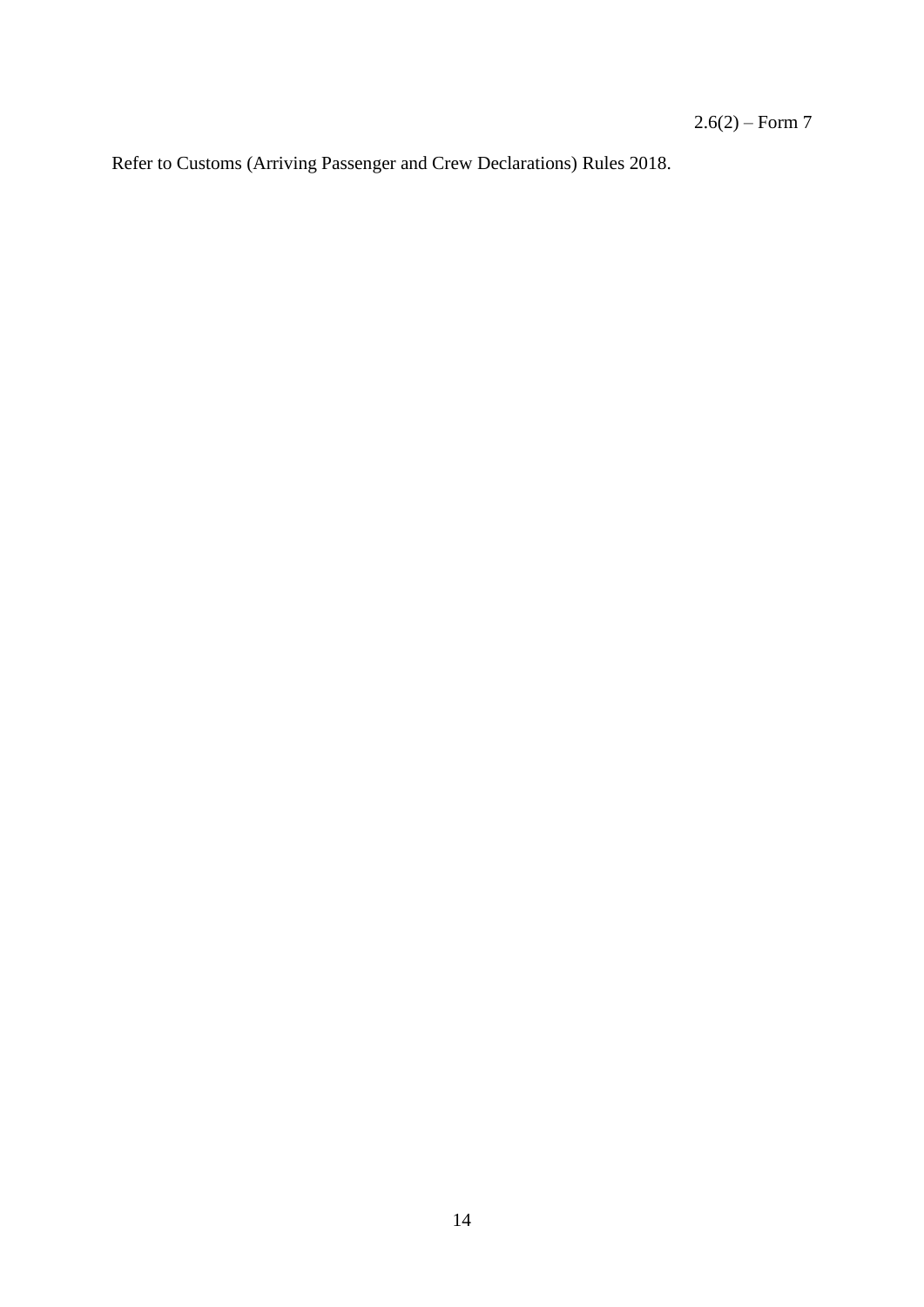$2.2(2) - Form\ 3$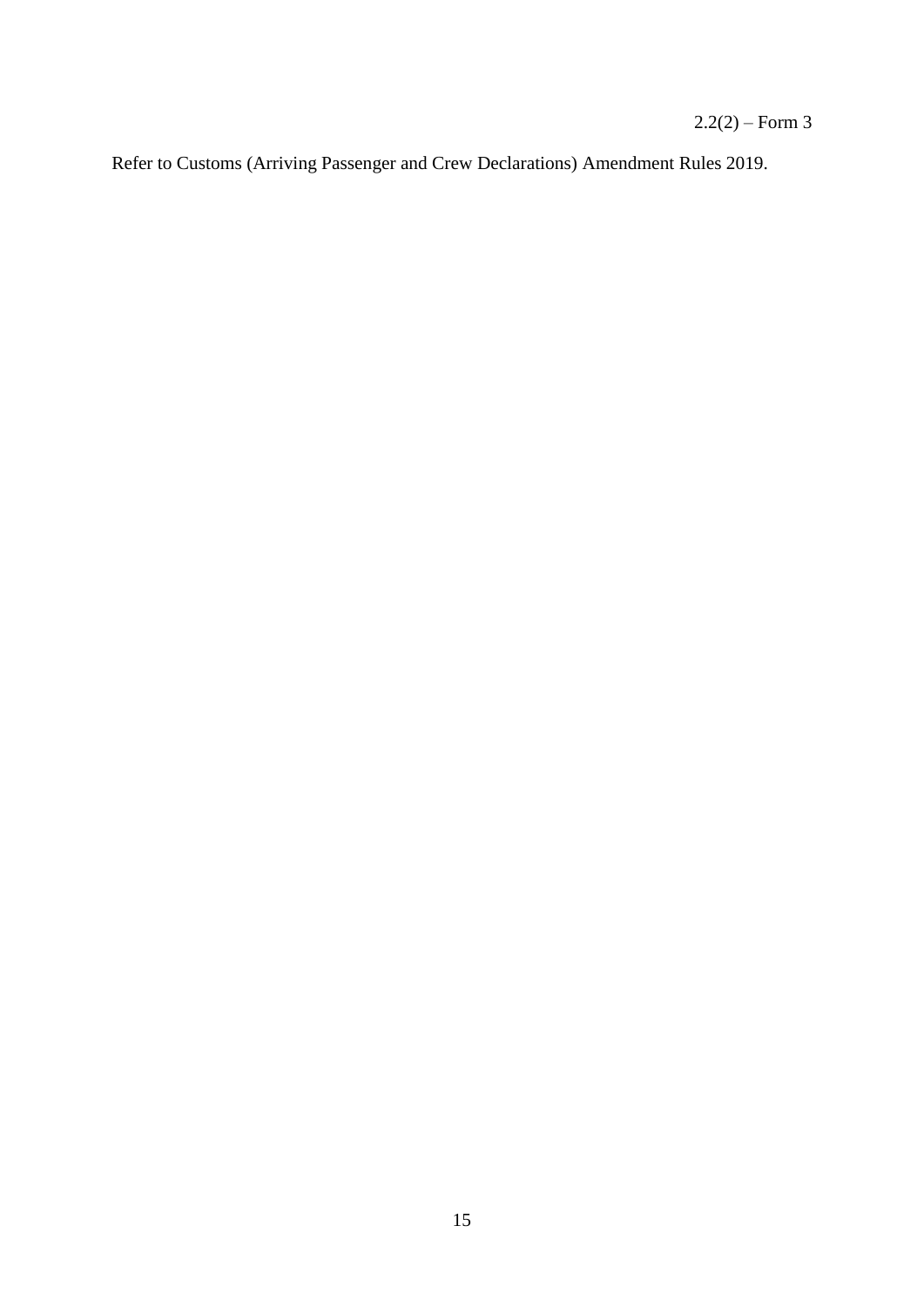### **New Zealand Passenger Arrival Card Electronic Message Format**

#### **Profile**

Passport number Nationality as shown on passport Family name Given or first names Date of birth Country of Birth Occupation or job Email Mobile/phone number

### **My Trip**

Will you be staying at a hotel or a residential address in New Zealand?

- If residential, it is a free text field
- If answer is hotel, there will be a drop down list with known hotels

Mode of transport (Sea or Air)

- If sea
	- o Name of Ship
	- o Overseas port where you boarded this ship
- If air
	- o Overseas port where you boarded this aircraft
	- o Flight number
	- o Seat number

List the countries you have been in during the last 30 days Do you know the contents of your bag (select Yes or No)

### **Restricted Goods**

Are you bringing into New Zealand any of the following items:

- Prohibited or restricted goods: for example weapons, indecent publications, endangered plants of wildlife, illegal or controlled drugs? (select Yes or No)
- Medicine: over 3 month's supply, or medicine not prescribed to you (select Yes or no)
- Alcohol: more than 3 bottles of spirits (not exceeding 1.125 litres each) and 4.5 litres of wine or beer? (select Yes or No)
- Tobacco: more than 50 cigarettes or 50 grams of tobacco products (including a mixture of cigarettes and other tobacco products)? (Select Yes or No)
- Goods obtained overseas and/or purchased duty-free in New Zealand: with a total value of more than NZ\$700 (including gifts)? (select Yes or No)
- Goods carried for business or commercial use? (select Yes or No)
- Goods carried on behalf of another person? (select Yes or No)
- Cash: NZ\$10,000 or more (or foreign equivalent), including travellers cheques, bank drafts, money orders, etc.? (Select Yes or No)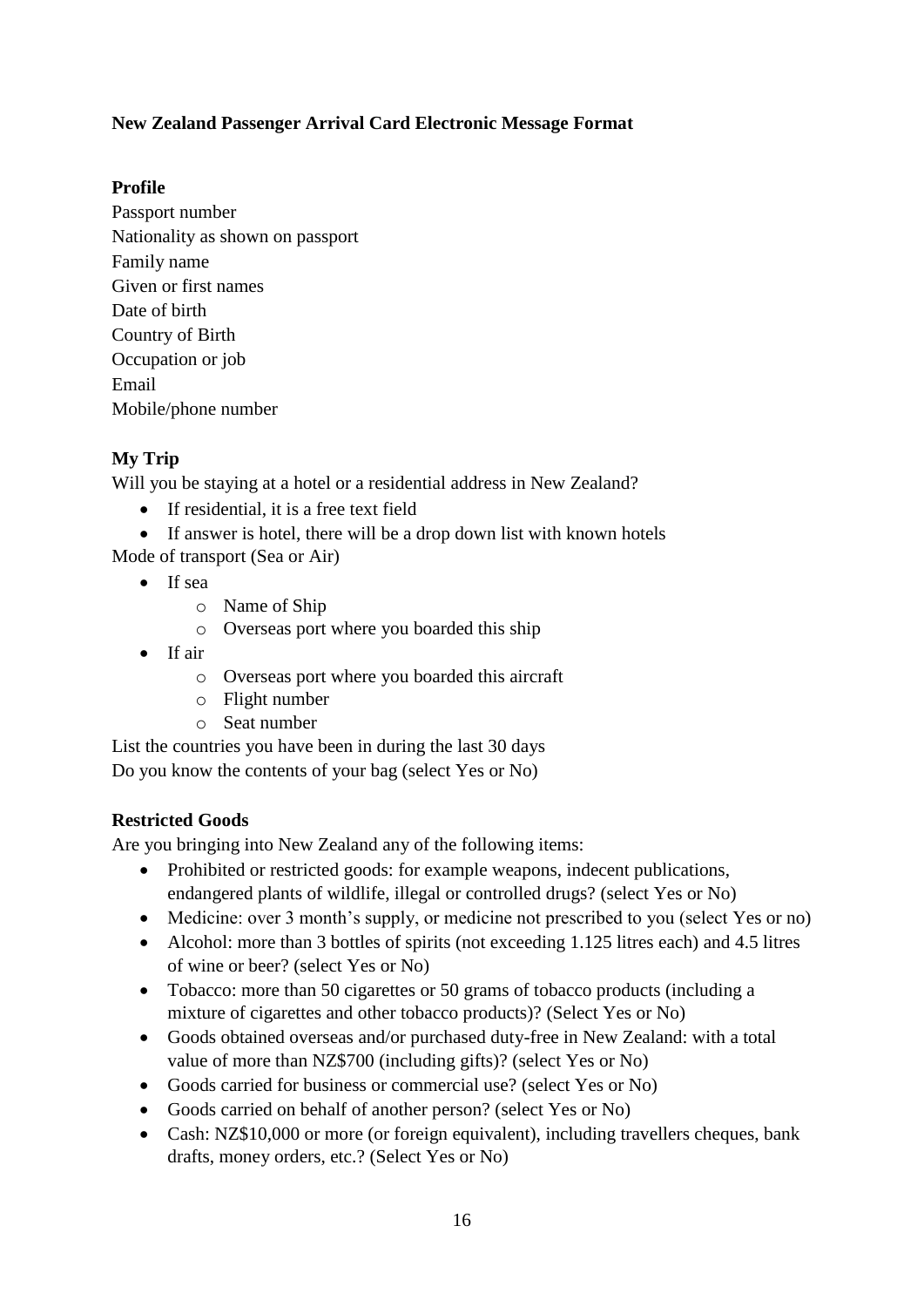### **Declaration**

I declare that the information I have given is true, correct and complete and I understand that a false declaration can incur a \$400 instant fine (Select Cancel or Agree)